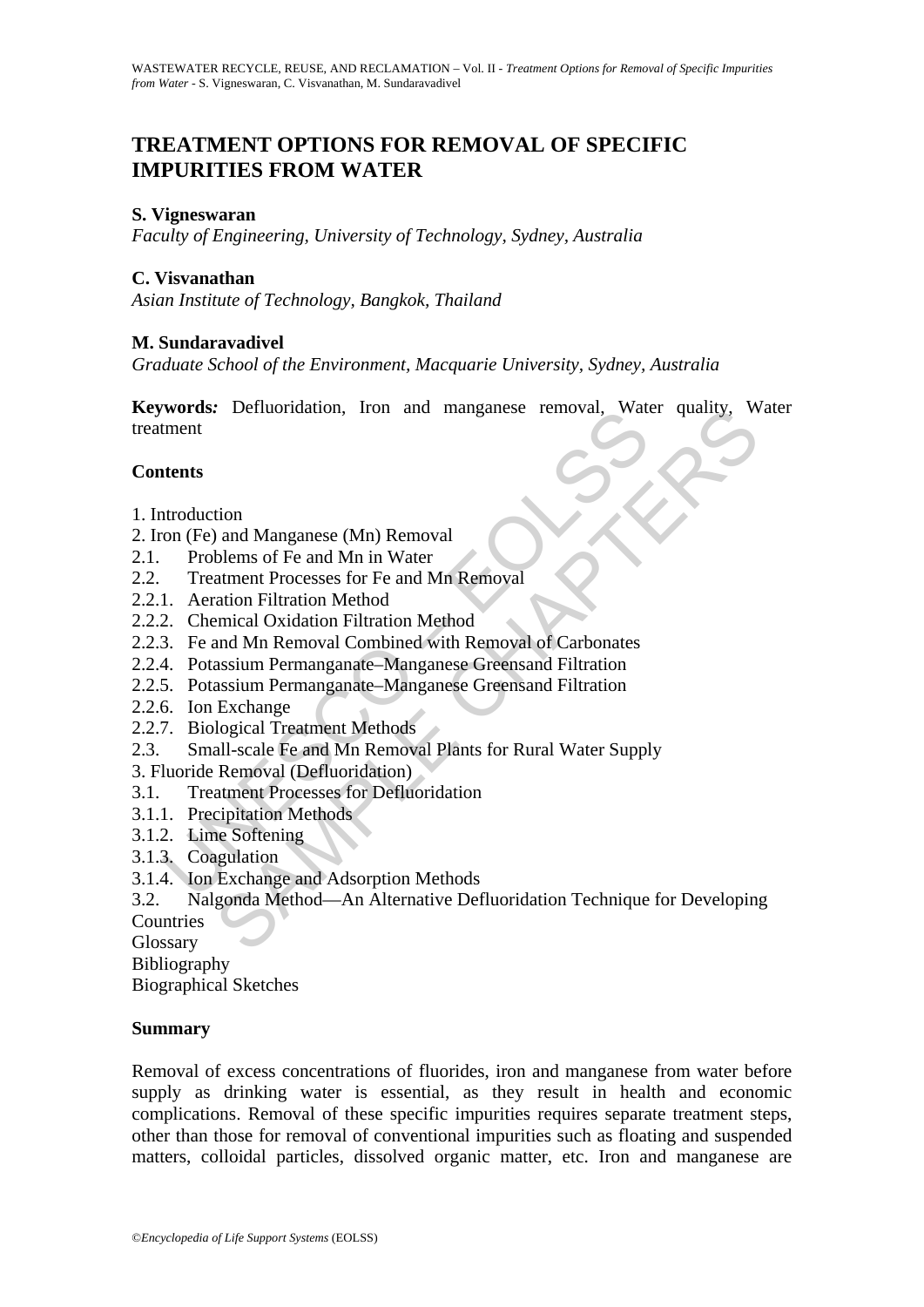removed mainly by inducing oxidation of these impurities. Oxidation can be carried out either by adequate aeration or using chemical oxidants. Precipitates containing iron and manganese are removed by filtration or adsorption. Fluorides also can be removed by precipitation or coagulation and sedimentation methods using chemicals.

## **1. Introduction**

ntial element required for humans for the formation of hem<br>ntial in transporting oxygen from the lungs to tissue cells. Fo<br>nan adults require 10 to 20 mg/L of iron intake per day, and deficie<br>nia in humans. However, when lement required for humans for the formation of hemoglobin, which<br>tement required for humans for the formation of hemoglobin, which<br>transporting oxygen from the lungs to tissue cells. For proper nutrit<br>lts require 10 to 2 Common water treatment processes such as flocculation, sedimentation, filtration and disinfection are employed to remove general impurities such as floating and suspended matters, colloidal particles, dissolved organic matter and destruction of disease-causing microorganisms (pathogens). In addition, there are some impurities such as iron, manganese and fluoride present in water, which do not directly affect the wholesomeness of water if present in smaller threshold levels. In fact, iron is an essential element required for humans for the formation of hemoglobin, which is essential in transporting oxygen from the lungs to tissue cells. For proper nutrition, human adults require 10 to 20 mg/L of iron intake per day, and deficiency of iron causes anemia in humans. However, when iron and manganese are present in excess, the water becomes unacceptable for drinking from an aesthetic point of view, and for other domestic and industrial uses from an economic point of view and hence have to be removed. Excessive amounts of fluoride in drinking water have been found to affect human health. In this article, some simple technologies to remove excessive iron, manganese and fluoride from water are described.

## **2. Iron (Fe) and Manganese (Mn) Removal**

The problems of iron and manganese usually occur when the raw water source is groundwater, but can also be found in anaerobic surface waters and where industrial wastes are discharged. Markedly high levels of Fe and Mn in surface waters are found in anoxic hypolimnion of lakes and impoundments under eutrophication. Iron and manganese are natural constituents of soils and rocks. They are normally present in highly insoluble forms, but are brought into solution by anaerobic conditions or by the presence of carbon dioxide. Nuisance conditions can occur when the concentrations of iron and manganese exceed 0.3 mg/L and 0.1 mg/L respectively.

Iron exists in solution in the ferrous state, usually as ferrous bicarbonate. It can only remain in solution in the absence of oxygen, and generally when the pH is below 6.5. When such water is exposed to air, the soluble ferrous bicarbonate is oxidized to insoluble ferric hydroxide, making the water discolored, and will form a deposit.

Manganese occurs in a similar way to iron, and they may both be present at the same time. Deposits and discoloration due to manganese are black rather than rust-colored as for iron. The manganese deposits are of higher density and are less easily flushed out. Manganese oxidizes less readily than iron and therefore is more difficult to remove.

## **2.4. Problems of Fe and Mn in Water**

Major problems associated with the presence of Fe and Mn in water include: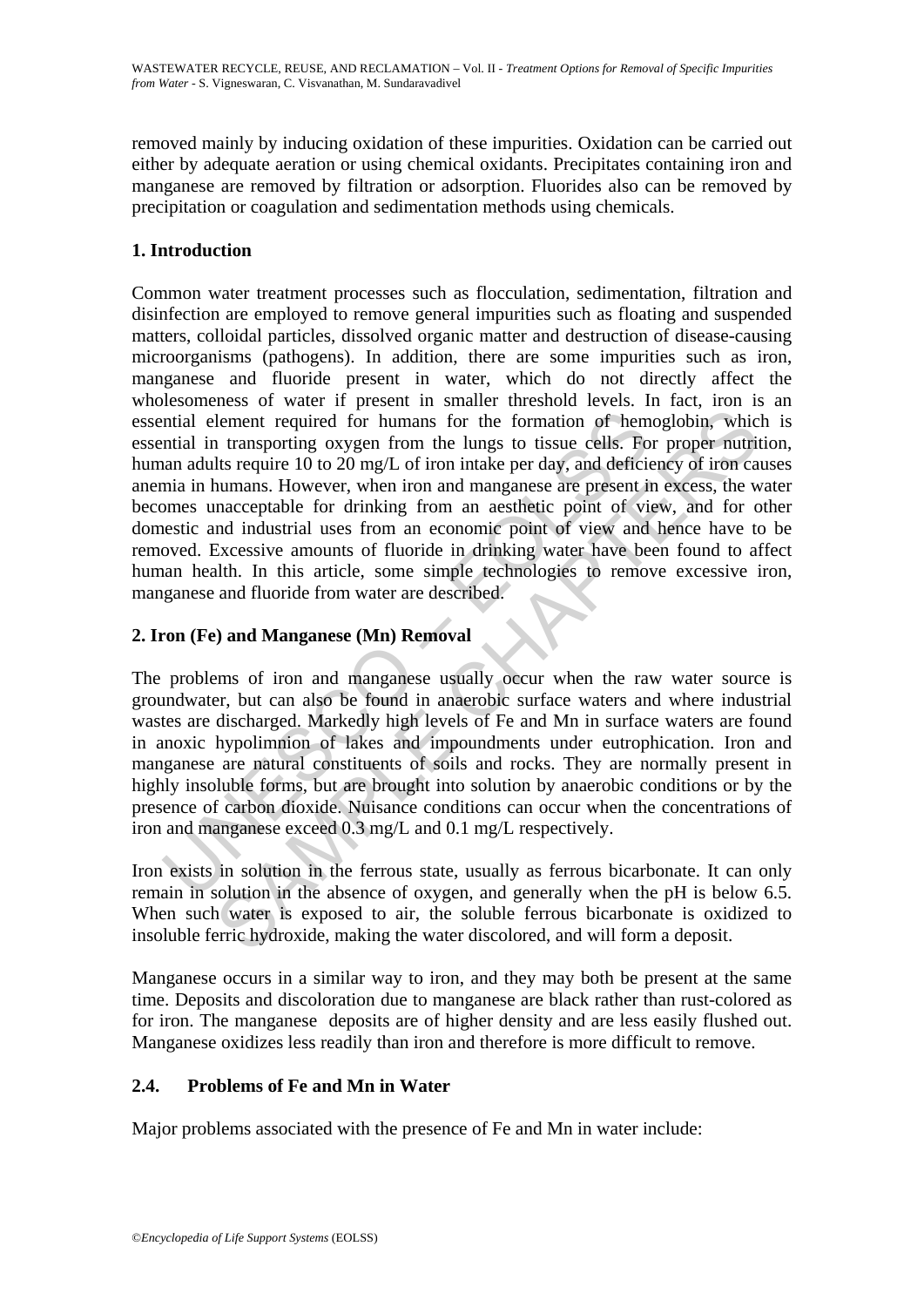- objectionable bitter or metallic taste in water;
- objectionable reddish-brown or black color to water;
- interfering with plumbing fixtures by deposits;
- staining of clothes during laundering;
- supporting growth of microorganisms such as *clonothrix* and *crenothrix*, particularly when organic matter is present. these microorganisms may accentuate deposition problems and may produce sulfides, further exacerbating taste, odor and color problems;
- causing difficulty in water softening processes for industrial use, by clogging and coating the softening medium.

To prevent these difficulties, various regulatory agencies have put forward standards to control iron and manganese concentrations. For example, the United States Environmental Protection Agency (USEPA) has specified iron and manganese levels to be within 0.3 and 0.05 mg/L, respectively, in drinking water.

### **2.5. Treatment Processes for Fe and Mn Removal**

Trol Tron and manganese concentrations. For example, the iron mental Protection Agency (USEPA) has specified iron and n<br>ironmental Protection Agency (USEPA) has specified iron and n<br>within 0.3 and 0.05 mg/L, respectively, on and manganese concentrations. For example, the United St<br>
and Protection Agency (USEPA) has specified iron and manganese leve<br>
and 0.05 mg/L, respectively, in drinking water.<br> **atment Processes for Fe and Mn Removal**<br> In general, iron and manganese can be removed by oxidation. Organic substances found in surface waters and groundwaters can form soluble complexes with Fe and Mn, which may not be satisfactorily oxidized to an insoluble form, thus making the oxidation process ineffective. Use of strong oxidants may be required to treat such waters. The treatment adopted in the removal of different impurities will have a bearing on the choice of the method for iron removal.

In the case of surface water, due to the availability of oxygen, iron and manganese are found in oxidized form and can be removed relatively easily. In the case of ground water:

- Iron is usually accompanied by high amounts of free  $CO<sub>2</sub>$ ; removing only the iron and leaving the free  $CO<sub>2</sub>$  could cause corrosion of pipes and mains.
- Lime softening, if required for hardness removal, will also be effective for removing the iron and  $CO<sub>2</sub>$ .
- If organics removal/bacterial disinfection is necessary, chlorination may be required, which will assist in the iron and manganese removal.

Groundwater generally is deprived of oxygen and so has a high content of reduced iron that can be removed by aeration or chemical oxidation. Of the technologies available for iron and manganese removal, the following ones have found widespread application in water supply:

- Aeration followed by sand filtration (or dual-media filtration), often complemented by a contact tank, settling, or flotation and the addition of chemicals. This is the commonly used method in developing countries.
- Chemical oxidation (without pre-aeration) followed by filtration method is used for water with high concentrations of iron  $(>5.0 \text{ mg/L})$ .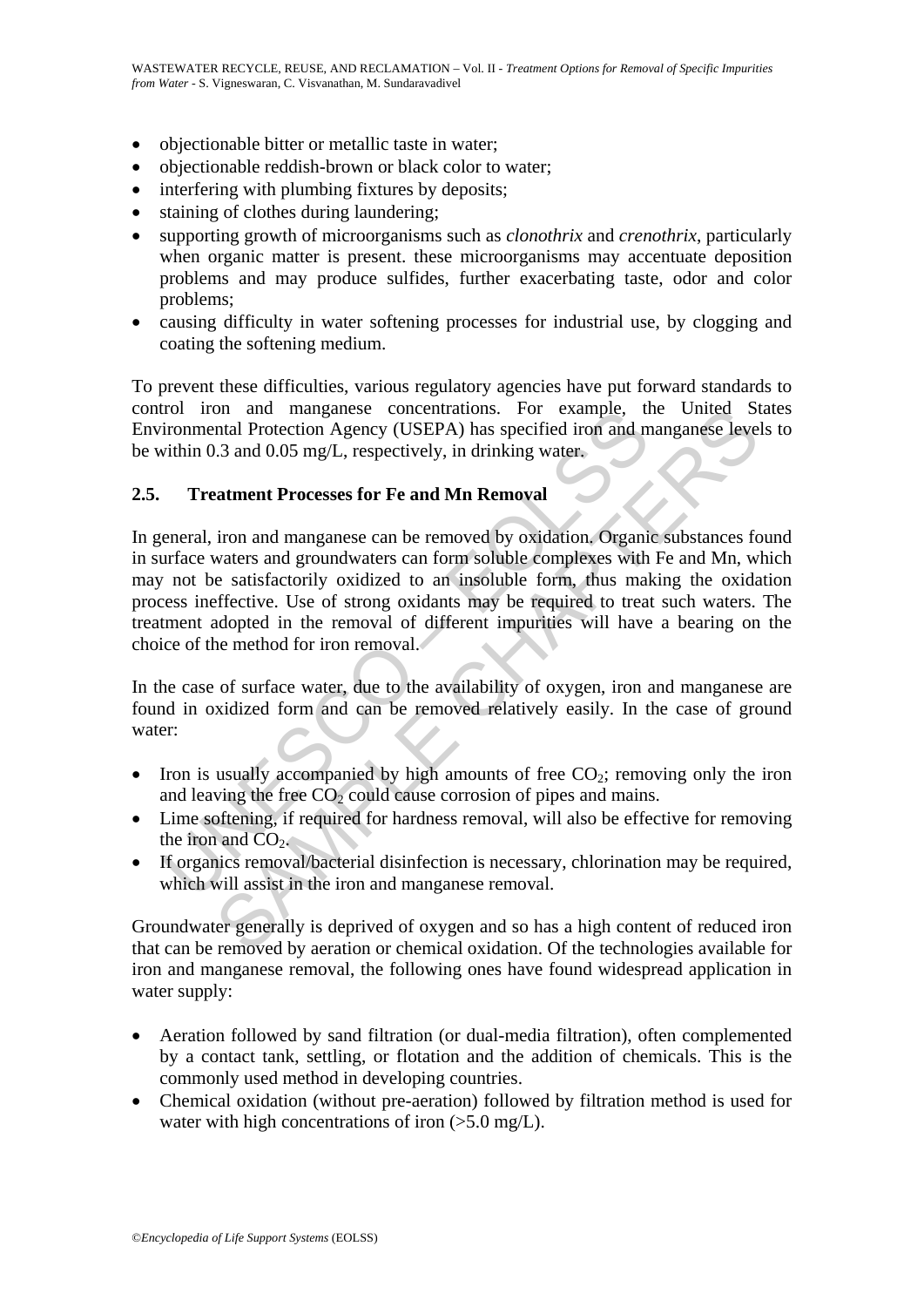- Filtration with a special medium that acts as an ion or electron exchanger, for example, manganese greensand, zeolites of volcanic origin (tectosilicates), sand that is naturally/artificially coated with manganese dioxide to simulate a natural greensand, or adsorption with activated carbon. These methods are useful for low to moderate concentrations of iron and manganese (about 0–5 mg/L).
- Magnesium oxide and diatomite pre-coat filtration (analogous to manganese removal by magnesium hydroxide).
- Conventional treatment combined with lime softening.
- Sodium silicate, phosphates, or polyphosphates as sequestering agents.
- Biological treatment methods. These methods are extensively used in European countries such as Holland and Germany, and is advantageous primarily when the water contains iron, manganese and ammonia at the same time.
- *In situ* treatment, in which oxygenated water is introduced into the aquifer by means of feed wells, thus creating a treatment area around the main well.

## **2.2.1. Aeration Filtration Method**

*In still* treatment, in which oxygenated water is introduced into the of feed wells, thus creating a treatment area around the main well.<br> **1. Aeration Filtration Method**<br>
Ily iron is present in water, simple aeration fo treatment, in which oxygenated water is introduced into the aquiter by m<br>wells, thus creating a treatment area around the main well.<br>
Traition Filtration Method<br>
is present in water, simple aeration followed by filtration If only iron is present in water, simple aeration followed by filtration will be effective. Aeration followed by sedimentation and rapid sand filtration is required when the amount of Fe is high or when Mn is present. Aeration assists in dissipation of free carbon dioxide, and oxidation and precipitation of iron. Free  $CO<sub>2</sub>$  should be reduced to less than 10 mg/L to remove corrosive properties.

Hydrogen sulfide, if present, should also be dissipated. The aeration process is based on the principle of oxidation of iron by oxygen from air, using different type of aerators. This process is applied to raw water with a maximum iron concentration of 5 mg/L, and with no other unfavorable characteristics (manganese, color, turbidity, humic acids); a low level of ammonia may be tolerated. The aeration process may take place:

- at atmospheric pressure for installations operated by gravity;
- under pressure in which compressed air is blown into oxidation towers with contact materials.

Aeration at atmospheric pressure often provides a cheap means of removing aggressive carbon dioxide, which otherwise requires expensive neutralization treatment. The advantage of the second type (compressed air) is that it can be operated at system delivery pressure without pumping.

According to the method used, the precipitate formed may contain larger or smaller proportions of ferrous carbonate, which, being more crystalline than ferric hydroxide, dictates the effective size of the filter media. Filters with homogenous layer of sand are suitable for the majority of cases, provided that the filtration rate, grain size, and depth of bed are carefully designed. Figure 1 shows a schematic diagram of an aeration filtration unit used for iron removal. High initial costs, and, unsuitability for higher levels of iron concentration and presence of other impurities, are some of the major disadvantages of the aeration-filtration method.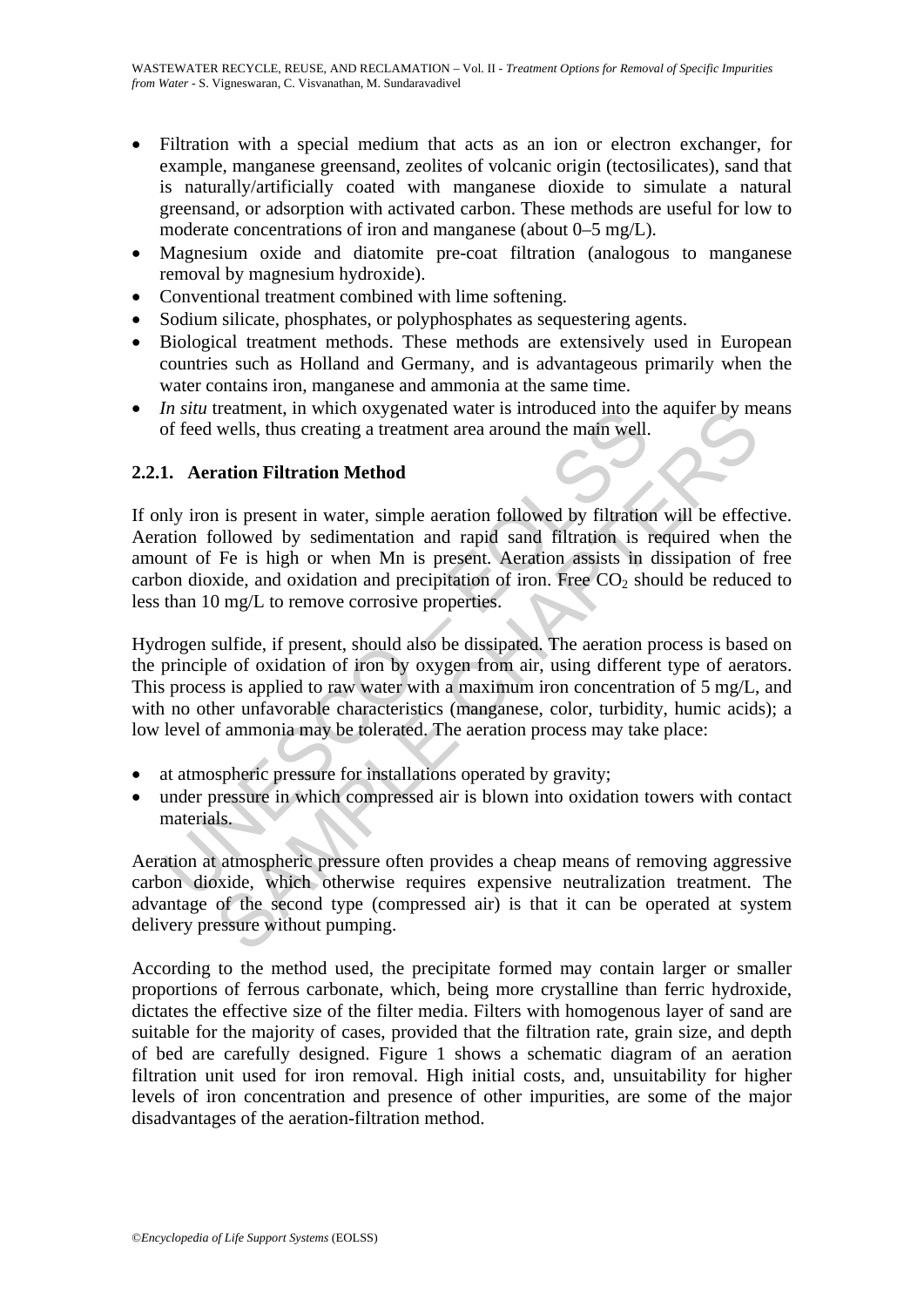WASTEWATER RECYCLE, REUSE, AND RECLAMATION – Vol. II - *Treatment Options for Removal of Specific Impurities from Water* - S. Vigneswaran, C. Visvanathan, M. Sundaravadivel



Figure 2. Iron removal plant for treatment of water with high iron content

High levels of iron in the raw water  $(5-10 \text{ mg/L})$ , results in large amounts of precipitate which subsequently clog the filters. Presence of color, turbidity, humic acids, and complex forming agents interfere with aeration, and hence removal of iron. By incorporating a clarification stage prior to filtration (Figure 2), the disadvantages can be overcome. Sludge blanket settlers are especially well suited for this purpose. An aeration stage must precede clarification if raw water is deprived of oxygen.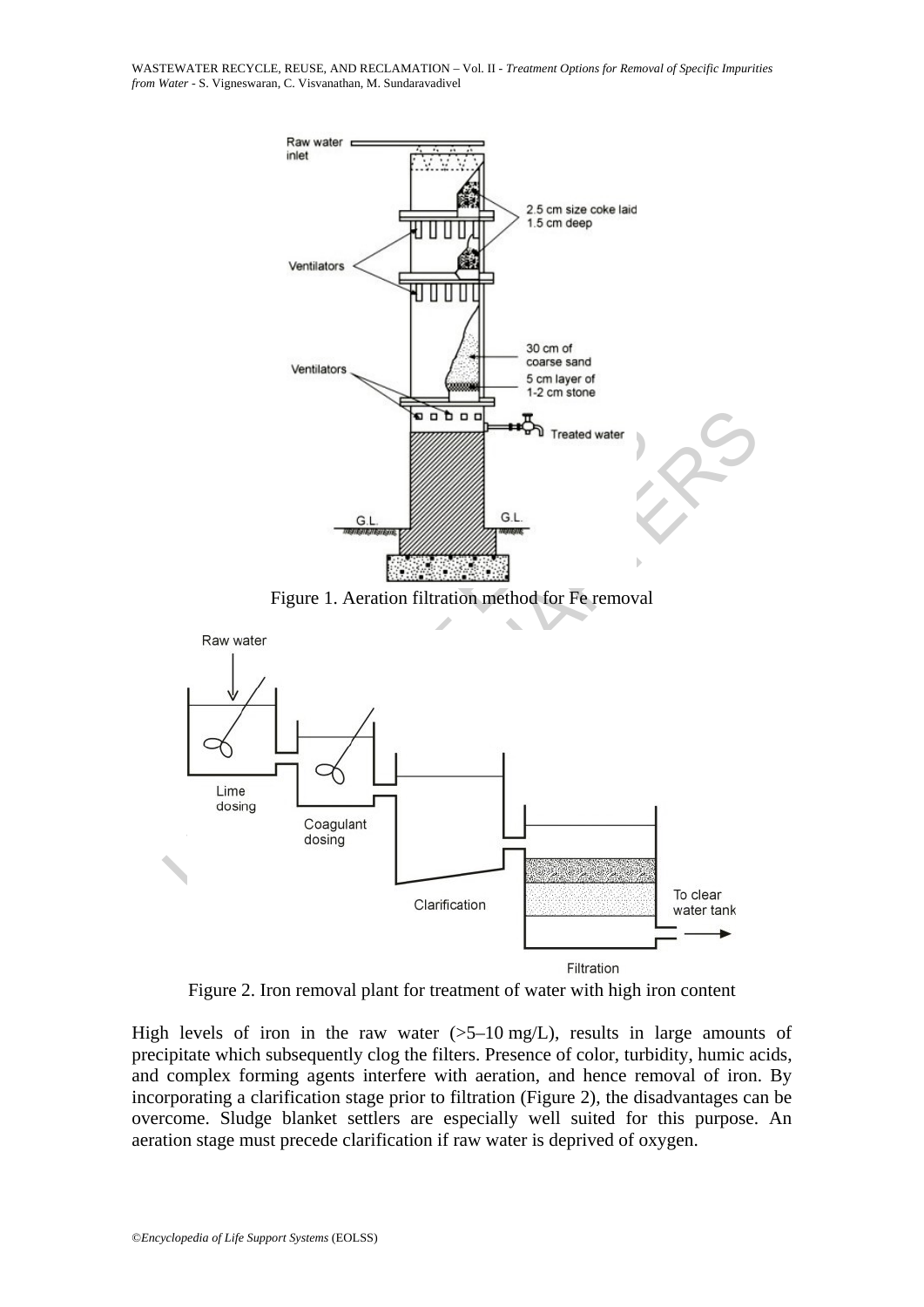- -
- -
- TO ACCESS ALL THE **16 PAGES** OF THIS CHAPTER, Visit: [http://www.eolss.net/Eolss-sampleAllChapter.aspx](https://www.eolss.net/ebooklib/sc_cart.aspx?File=E2-14-03-05)

#### **Bibliography**

AWWA (1987). Committee report on research needs for the treatment of iron and manganese. Trace organic substances committee*. J. AWWA,* **79**, 119.

Choi W. W. and Chen K. Y. (1979). The removal of fluoride from waters by adsorption. *J. AWWA* **71**, 562.

Degremont (1991). *Handbook on Water Treatment,* Vol. I and II. Paris: Lavoisier Publishers [A comprehensive and up-to-date information on water treatment technologies is provided in this publication.]

Eli Dahi and Soren Viegand (1985). Appropriate iron removal from groundwater at rural Orissa, India. *Proceedings of 5th World Congress on Water Resources,* 9–15 June, Brussels, Belgium.

Nawlakhe W. G., Kulkarni, D. N., Pathak B. N., and Bulusu K. R.(1975). Defluoridation of water by Nalgonda technique. *Indian Journal of Environmental Health,* **17**, 26. [This paper provides the technical details of Nalgonda defluoridation technique.]

NEERI (1978). Nalgonda technique for defluoridation, fill and draw type defluoridation plant. *National Environmental Engineering Research Institute Technical Digest #59.* [Defluoridation techniques suitable for developing countries and the design and construction details of some defluoridation techniques.]

Rubel F. and Woosseley R. D. (1979). The removal of excess fluoride from drinking water by activated alumina. *J. AWWA,* **71**, 45.

W. W. and Chen K. Y. (1979). The removal of fluoride from waters by ads<br>remont (1991). *Handbook on Water Treatment*, Vol. I and II. Paris: La<br>orchensive and up-to-date information on water treatment technologies<br>orchensi and Chen K. Y. (1979). The removal of fluoride from waters by adsorption. *J. AWW*<br>(1991). *Handbook on Water Treatment*. Vol. I and II. Paris: Lavoisier Publisher<br>ve and up-to-date information on water treatment technolo Vigneswaran S., Shanmuganantha S., and Mamoon A. (1987). Trends in water treatment technologies. *ENSIC Review #23/24.* Environmental Sanitation Information Center, Asian Institute of Technology, Bangkok, Thailand. [This is a compilation of innovative technological developments in water supply in less developed countries.]

Vigneswaran S. and Joshi D. (1990). Laboratory development of a small scale iron removal plant for rural water supply, *J. AQUA,* **39**, 300.

Vigneswaran S. and Visvanathan C. (1995). *Water Treatment Processes—Simple Options.* Florida: CRC Press Inc. [This book presents simple technological options for advanced treatment levels of drinking water that may be suitable for both developed and developing countries.

Wong J.M. (1984). Chlorination filtration for iron and manganese removal. *J. AWWA,* **76**, p.76.

#### **Biographical Sketches**

**S. Vigneswaran** is currently a Professor and a Head of Environmental Engineering Group in Faculty of Engineering, University of Technology, Sydney, Australia. He has been working on water and wastewater research since 1976. He has published over 175 technical papers and authored two books (both through CRC press, USA). He has established research links with the leading laboratories in France, Korea, Thailand and the USA. Also, he has been involved in number of consulting activities in this field in Australia, Indonesia, France, Korea and Thailand through various national and international agencies. Presently, Dr. Vigneswaran is coordinating the university key research strengths on "water and waste management in small communities", one of the six key research centers funded by the university on